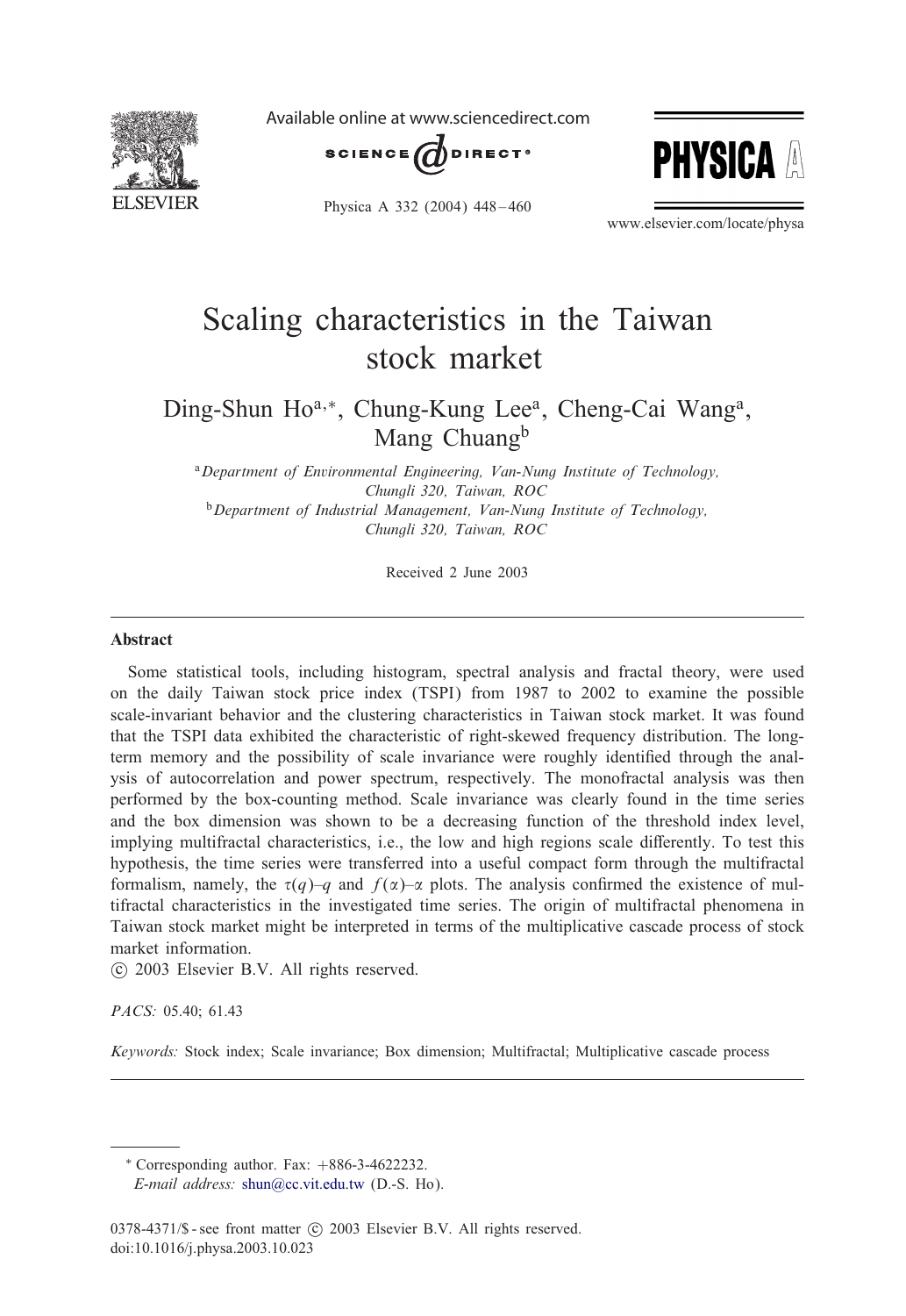#### 1. Introduction

The financial time series is characterized by many large fluctuations with no obvious autocorrelation. The complexity of such time series has made its interpretation very difficult. There are two types of approaches to extract economic information from the collected time series data. The bottom-up approach is to build a model based on the current knowledge of the fundamental dynamics of financial markets, and to make predictions accordingly. The top-down approach starts with the statistical analysis of the collected time series data and finds correlations to the other interacting factors. Whichever the approach employed, however, the reliability of the result is strongly affected by our fundamental knowledge on the complex structure of financial time series.

As a time series, the financial data are usually characterized by a probability distribution that cannot be fitted using a Gaussian distribution and possesses a power-law behavior being similar to a phase transition phenomenon [\[1,2\]](#page--1-0). Some prominent approaches, including the Lévy stable distribution  $[3]$ , leptokurtic distribution using mixtures of distribution [\[4\]](#page--1-0), and ARCH/GARCH models [\[5,6\]](#page--1-0), have been used to interpret the non-Gaussian behavior. However, these models cannot address the scaling behavior of the probability distributions in financial time series. This new property (scale characteristics) has been the focus of intense research for many scientists in the last years and the word "Econophysics" is sometimes used to refer to these works [\[7,8\]](#page--1-0). It was found that many financial time series indeed exhibited interesting scaling properties [\[9–13\]](#page--1-0). Moreover, the idea of multiplicative cascade, which is at the heart of the arguments in favor of multiscaling in turbulence, is frequently adopted to interpret the generating process of scaling characteristics in financial market although it is not easily applicable to price time series [\[1,2,14,15\]](#page--1-0). On the other hand, the modeling of the microscopic dynamics of economic systems based on the idea of scaling has also been studied [\[16–19\]](#page--1-0). These approaches have provided some new insights into the behavior of complex 7nancial markets and have given a better understanding of the underlying stochastic dynamics. In addition, if financial data is shown to be scale invariant in time domain, i.e., scale shifts are theoretically possible, it may also have significant usage in data analysis  $[20,21]$ . It is important, therefore, to confirm whether financial data are scale invariant in time domain, and identify the physics behind this property.

In this article, both the long-term memory and the possibility of scale invariance in Taiwan stock price index (TSPI) were firstly identified through the analysis of autocorrelation and power spectrum, respectively. Then, the clustering structure of the time series and its multiscaling characteristics will be analyzed by box-counting as well as multifractal scaling analysis.

#### 2. Analysis and result

We analyze the daily TSPI data from January 6, 1987 to December 31, 2002 (Fig. [1\)](#page--1-0).